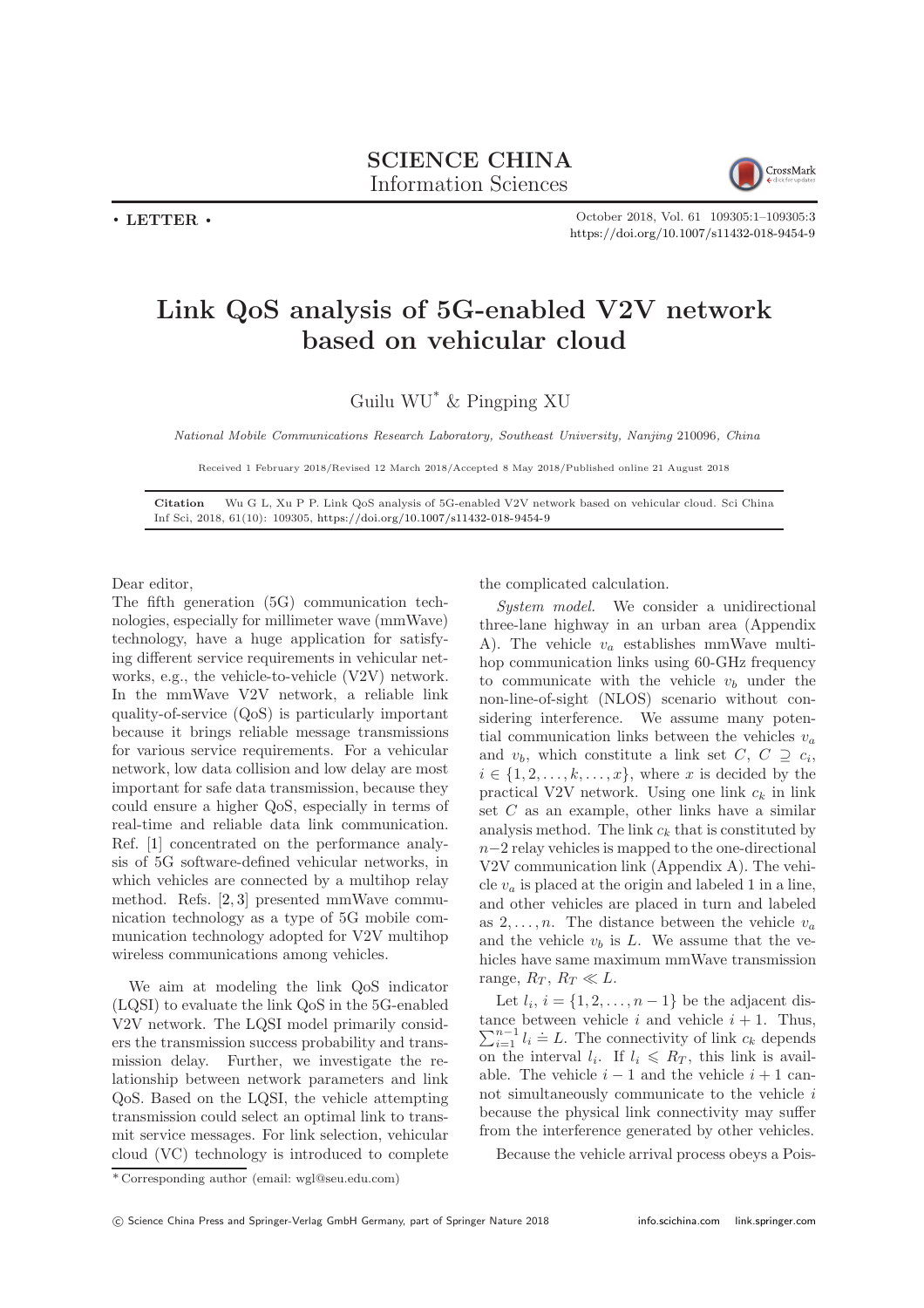son process in a sparse area [\[4\]](#page-2-4), the probability cumulative distributive of n vehicles in link  $c_k$  can be given by

<span id="page-1-3"></span>
$$
P_{c_k}(n, L) = \frac{(\rho_l L)^n e^{-\rho_l L}}{n!},
$$
 (1)

where  $\rho_l$  is the spatial density of vehicles, defined as the number of vehicles per meter. In addition, the joint distribution of distance  $l_i$  between adjacent vehicles can be defined as a uniform distribution on the road with time.

 $LQSI$  definition. Inspired by [\[5\]](#page-2-5), we define an LQSI model to analyze link  $c_k$  with QoS. Hence, the LQSI is defined as

<span id="page-1-0"></span>
$$
I_{c_k} = \alpha P_{c_k} + \beta D_{c_k}, \ \{\alpha + \beta = 1 \mid \alpha, \beta \in [0, 1]\}, \ (2)
$$

where  $P_{c_k}$  and  $D_{c_k}$  represent the connectivity probability and the transmission delay of link  $c_k$ , respectively. The weight factors  $\alpha$  and  $\beta$  represent different service requirements. For calculation convenience,  $D_{c_k}$  is given by  $D_{c_k} = 1 - \frac{T_{c_k}}{T_{\text{tobe}}}$  $\frac{1}{T_{\text{toler}}}$ ,  $D_{c_k} \in (-\infty, 1)$ . Therefore, Eq. [\(2\)](#page-1-0) can be rewritten by

<span id="page-1-9"></span>
$$
I_{c_k} = \alpha P_{c_k} + \beta \left( 1 - \frac{T_{c_k}}{T_{\text{toler}}} \right),\tag{3}
$$

where  $T_{c_k}$  is the transmission delay of the communication link,  $T_{\text{toler}}$  is the maximum delay of the transmission link that can be tolerated; Further, if  $D_{c_k} < 0$ , it means that the transmission delay of the link  $c_k$  is larger than the maximum delay tolerable time  $T_{\text{toler}}$ .

Connectivity probability of link  $c_k$ . In the link  $c_k$ , the segment between two adjacent vehicles has identical statistics. The connectivity problem with the one-dimensional line segment can be transformed into a circle analysis problem and edge effects are ignored. Vehicles in the link  $c_k$  are separated evenly and located on the circle.

Let a be the ratio of the mmWave transmission range  $R_T$  and the communication distance  $L$  between source vehicle  $v_a$  and destination vehicle  $v_b$ . Hence,  $a \triangleq \frac{R_T}{L}$ . To ensure the connectivity of a circle with n vehicles in the link  $c_k$ , every link segment or arc  $l_i$ ,  $i = \{1, 2, \ldots, n-1\}$  in the circle must be connected. The probability that the  $i$ -th arc  $l_i$  has a gap in the whole circle arc is given as  $[6]$ 

<span id="page-1-1"></span>
$$
g_n(i) = \begin{cases} (1 - ia)^{n-2}, & \text{if } i \leqslant \lfloor a^{-1} \rfloor, \\ 0, & \text{if } i > \lfloor a^{-1} \rfloor, \end{cases} (4)
$$

where  $|\cdot|$  is the round down function.

From  $(4)$ , the probability that *i* disconnected gaps exist in the link  $c_k$  is

<span id="page-1-2"></span>
$$
g_n(i) = \begin{cases} \binom{n-1}{i} \sum_{j=0}^{\lfloor a^{-1} \rfloor} \binom{n-1-i}{j} (-1)^j \\ \cdot (1-(i+j)a)^{n-2}, & \text{if } i \leqslant \lfloor a^{-1} \rfloor, \\ 0, & \text{if } i > \lfloor a^{-1} \rfloor, \end{cases}
$$

where  $i = 1, 2, ..., n - 1$ .

When every link  $l_i$  is connected, the whole link  $c_k$  is fully connected. Therefore, we can derive the transmission successful probability of the link  $c_k$ by  $(4)$  and  $(5)$  as

<span id="page-1-8"></span>
$$
P_{c_k} = \sum_{j=0}^{\lfloor a^{-1} \rfloor} \binom{n-1}{j} (-1)^j (1-ja)^{n-2}.
$$
 (6)

Based on [\(1\)](#page-1-3), the transmission successful probability of the link  $c_k$  in the steady state is obtained by

<span id="page-1-4"></span>
$$
P_{c_k} = e^{-\lambda_l L} \sum_{n=2}^{\infty} \sum_{j=0}^{\lfloor a^{-1} \rfloor} \binom{n-1}{j} (-1)^j
$$

$$
\cdot (1 - ja)^{n-2} \frac{(\lambda_l L)^{n-2}}{(n-2)!},
$$
(7)

where the probability [\(7\)](#page-1-4) can be interpreted as the percentage of time that the V2V network is fully connected.

Delay of link  $c_k$ . The transmission delay of the multihop link  $c_k$ ,  $T_{c_k}$ , can be written as

<span id="page-1-7"></span>
$$
T_{c_k} = \sum_{i=1}^{n} T_{\text{one-hop}} + (n-1)T_t, \tag{8}
$$

where  $T_{one-hop}$  is the average transmission delay between adjacent vehicles, and  $T_t$  represents the message processing time at each relay vehicle.

The average transmission delay of one-hop link in link  $c_k$  is derived by [\[1\]](#page-2-1)

<span id="page-1-6"></span>
$$
T_{\text{one-hop}} = \frac{t_{\text{slot}}}{P_{\text{one-hop}}},\tag{9}
$$

where  $t_{slot}$  is the channel transmission slot, and  $P_{one-hop}$  is the successful transmission probability of a one-hop link in link  $c_k$ .

In this study, the large-scale fading  $S(l_i)$  for a one-hop link  $l_i$  can be written as

<span id="page-1-5"></span>
$$
S(l_i) = PL(l_0) + 10\zeta \log_{10} \gamma - \zeta, \qquad (10)
$$

where  $PL(l_0)$  is the free-space path loss at reference distance  $l_0$ ;  $\gamma$  is the distance ratio, denoted as  $\gamma = l_i/l_0$ , which is replaced by  $|D/R_T|$ ;  $\zeta$  is the path loss exponent;  $\varsigma$  is the loss coefficient,  $\varsigma \sim (0, \sigma^2)$ ;  $\sigma$  is the standard deviation.